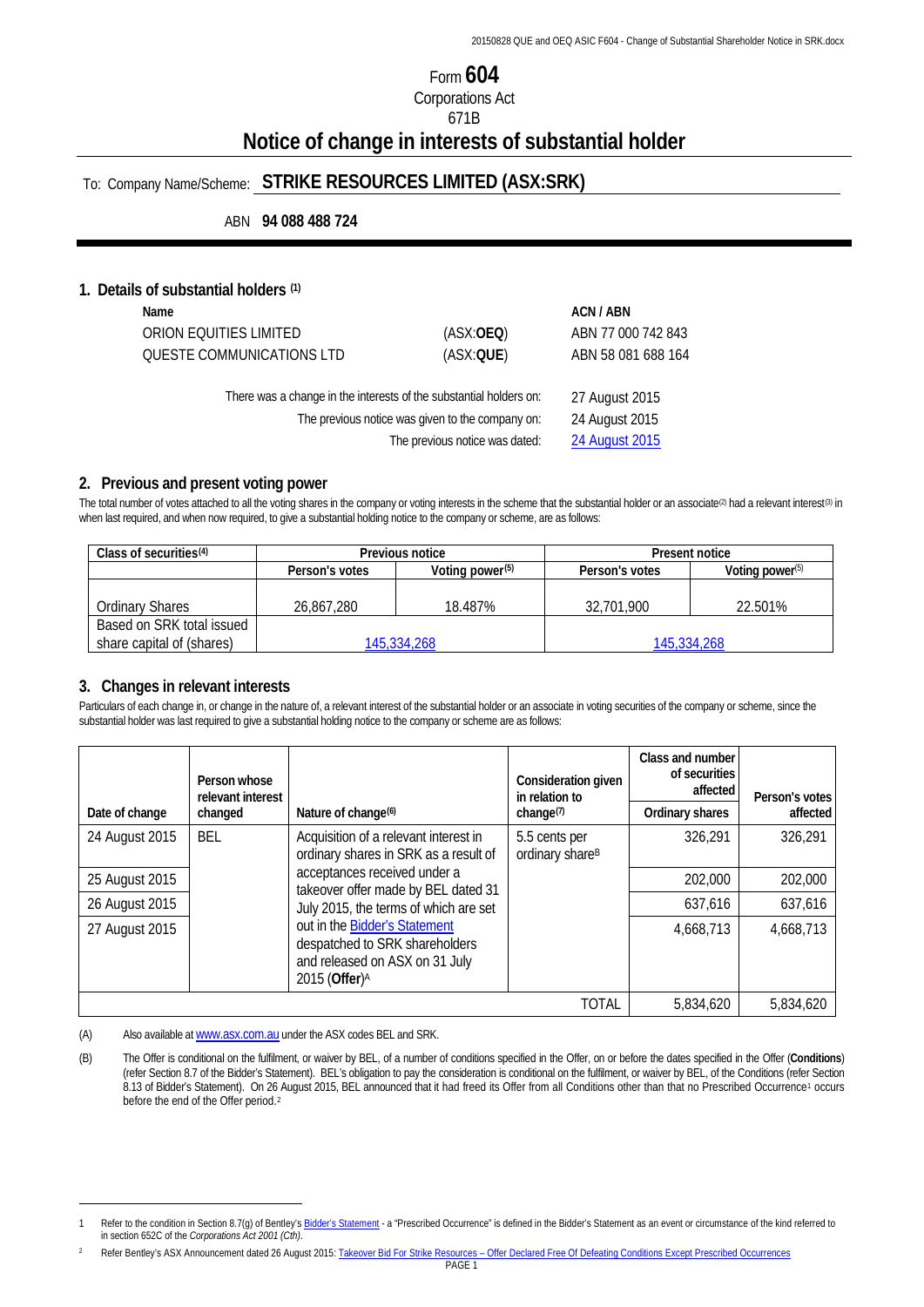### **4. Present relevant interests**

Particulars of each relevant interest of the substantial holder in voting securities after the change are as follows:

| Holder of<br>relevant | Registered holder of                                                                     | Person entitled<br>to be registered |                                                                                                                                                                                                                              | Class and<br>number of<br>securities | Person's   |
|-----------------------|------------------------------------------------------------------------------------------|-------------------------------------|------------------------------------------------------------------------------------------------------------------------------------------------------------------------------------------------------------------------------|--------------------------------------|------------|
| interest              | securities                                                                               | as holder $(8)$                     | Nature of relevant interest <sup>(6)</sup>                                                                                                                                                                                   | Ordinary shares                      | votes      |
| <b>OEQ</b>            |                                                                                          |                                     | Legal and beneficial holder of shares:                                                                                                                                                                                       |                                      |            |
| QUE                   | <b>OEQ</b>                                                                               | <b>OEO</b>                          | Taken under section 608(3)(b) of the<br>Corporations Act to have a relevant interest in<br>securities in which OEQ has a relevant<br>interest by reason of having control of OEQ                                             | 16,690,802                           | 16,690,802 |
| BEL                   |                                                                                          |                                     | BEL has a relevant interest under section<br>608(8) of the Act pursuant to acceptances<br>received under the Offer                                                                                                           |                                      |            |
| <b>OEO</b>            | The various<br>registered holders of<br>the SRK shares who<br>have accepted the<br>Offer | <b>BELC</b>                         | Taken under section 608(3)(a) of the<br>Corporations Act to have a relevant interest in<br>securities in which BEL has a relevant interest<br>by reason of having greater than 20% voting<br>power (ie. shareholding) in BEL | 16,011,098                           | 16,011,098 |
| QUE                   |                                                                                          |                                     | Taken under section 608(3)(b) of the<br>Corporations Act to have a relevant interest in<br>securities in which OEQ has a relevant<br>interest by reason of having control of OEQ                                             |                                      |            |
|                       |                                                                                          |                                     | TOTAL                                                                                                                                                                                                                        | 32,701,900                           | 32.701.900 |

(C) BEL will become registered holder of the specified SRK shares only if the Conditions are fulfilled or waived by BEL on or before the dates specified in the Offer.

## **5. Changes in association**

The persons who have become associates<sup>(2)</sup> of, ceased to be associates of, or have change the nature of their association<sup>(9)</sup> with, the substantial holder in relation to voting interests in the company or scheme are as follows:

| Name | $\sum_{n=1}^{\infty}$<br>$\cdots$<br><b>Jicoblo</b><br>app<br>$\Delta U$<br>,,,<br>۱۰ ۱۱ ان<br>iiludule.<br>٦U<br>$\overline{M}$<br>- 11 | . .<br>Nature<br>association: `<br>∙0t |
|------|------------------------------------------------------------------------------------------------------------------------------------------|----------------------------------------|
| N/A  | <b>AII</b><br>N/A                                                                                                                        | N/A                                    |

#### **6. Addresses**

The addresses of persons named in this form are as follows:

| Name                                               | Address                                                        |
|----------------------------------------------------|----------------------------------------------------------------|
| Orion Equities Limited ABN 77 000 742 843 (OEQ)    | Level 2, 23 Ventnor Avenue, West Perth, Western Australia 6005 |
| Queste Communications Ltd ABN 58 081 688 164 (QUE) | Level 2, 23 Ventnor Avenue, West Perth, Western Australia 6005 |
| Bentley Capital Limited ABN 87 008 108 218 (BEL)   | Level 2, 23 Ventnor Avenue, West Perth, Western Australia 6005 |

**Signature**

**sign here**  $\sqrt{ }$  \  $\sqrt{ }$  \ date 28 August 2015 print name VICTOR HO capacity Director and Company Secretary of OEQ

**sign here**  $\sqrt{ }$ 

print name VICTOR HO capacity Director and Company Secretary of QUE